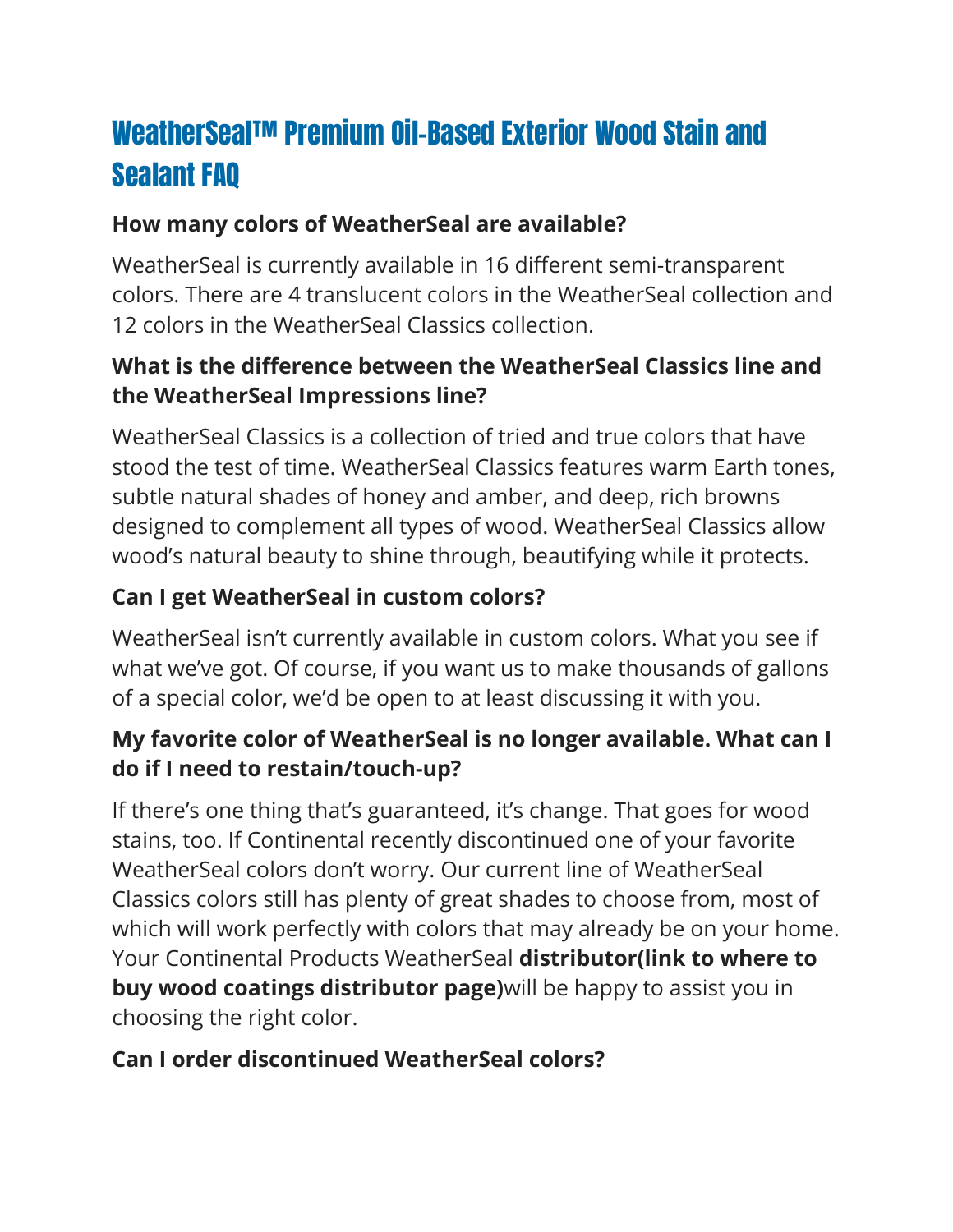WeatherSeal colors that have been discontinued may be available through one of our authorized distributors, but they will cost more than the current colors and, because they are special-order, essentially custom colors, they may take several weeks to arrive. We recommend that you instead choose a color from the WeatherSeal Classics line that closely matches your existing color and adjusting the number of coats to achieve the desired color effect.

# **Can I use WeatherSeal inside?**

WeatherSeal stain may be used inside if you have a very well-ventilated, open space. Why does it matter? Because WeatherSeal is an oil-based product it smells like an oil-based product. If you've ever made models as a kid, you might remember the smell of those model paints. Well, WeatherSeal smells a bit like this. For the science-y nerds out there, WeatherSeal contains some ingredients classified as VOC's or Volatile Organic Compounds. This means that even at room temperature they very easily turn into vapor and become airborne eventually meandering their way into your lungs. If you choose to use WeatherSeal indoors, always use breathing and eye protection and make sure you've got the windows open and an exhaust fan blowing.

## **What's the difference between an oil-based and a water-based stain?**

Oil and water-based stains provide different levels of protection and coverage depending on factors such as type of wood, previous wood treatment, weather exposure, etc.

# **How much does WeatherSeal cost?**

Our distributors set their own prices, so they may vary from one distributor to the next. For actual pricing, you'll need to contact a Continental Products **[distributor](https://www.continentalpaints.com/wood-coatings-sealants-distributors/)**.

#### **How much coverage can I get out of a gallon?**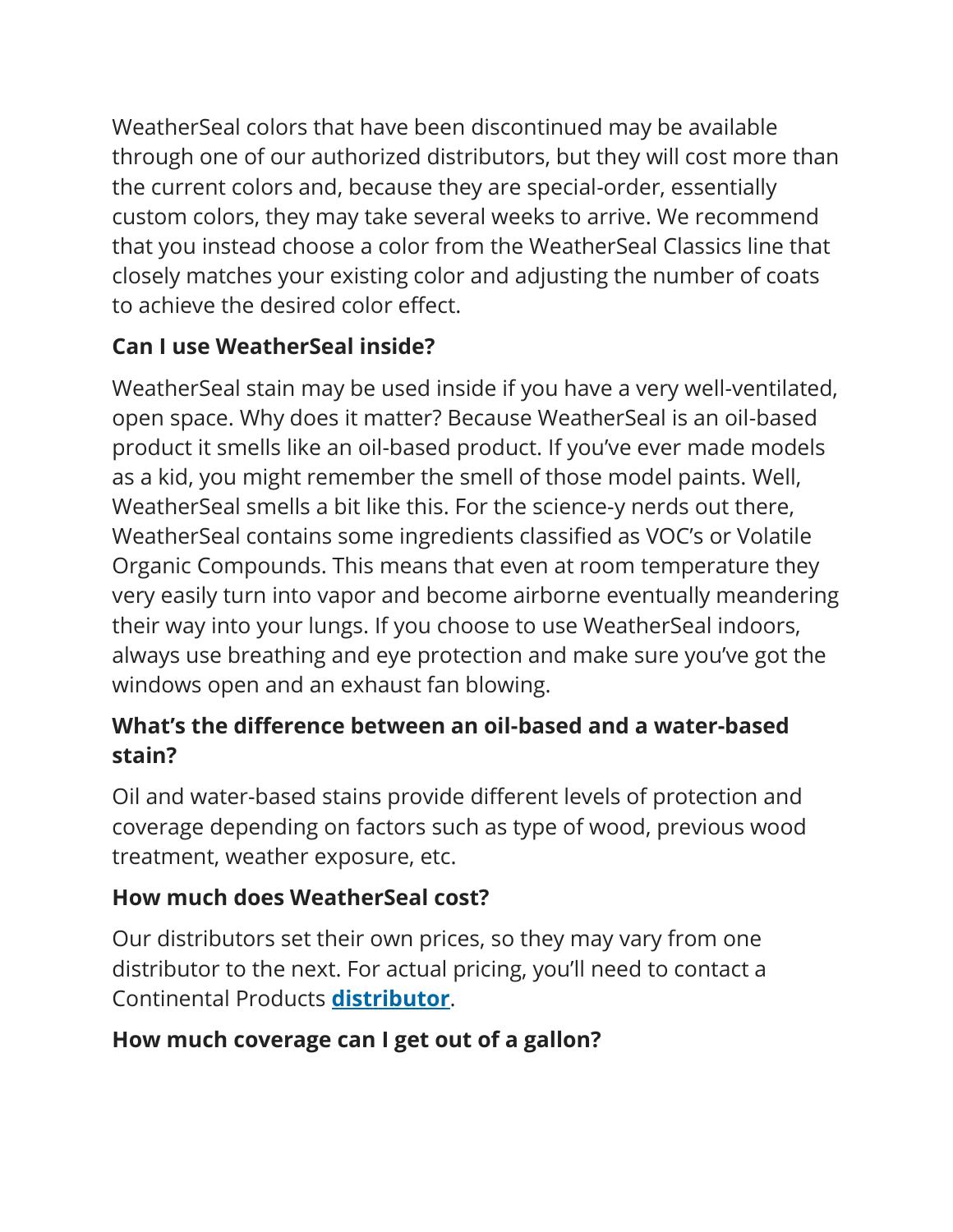There are so many variables that can influence paint and stain coverage rates – wood type and moisture content, application method, coat thickness and application temperature just to name a few – that it's tough to give an exact number. We tell our customers that they can expect to average somewhere around 300ft<sup>2</sup>/gallon for a three-coat application on new wood with a moisture content of 15% or less. The first coat on new, dry wood will typically average around 200ft<sup>2</sup>/gallon while the third coat will be closer to 350ft<sup>2</sup>/gallon.

# **How long will a WeatherSeal application on my log home last before I need to re-stain it?**

With regular seasonal maintenance that includes washing twice a year with a mild wood cleaner and pest and insect inspections, a three-coat WeatherSeal stain application should last an average of 4 years before a re-stain is necessary. This is only an average. Some homes may only get a minimum of two years. It may also be necessary to spot touch-up on a yearly basis as necessary.

#### **Where can I buy WeatherSeal?**

WeatherSeal is currently only available for purchase through one of our authorized distributors or log home builder partners. You can find a list of their locations **[here](https://www.continentalpaints.com/wood-coatings-sealants-distributors/)**.

# **Can I use WeatherSeal over wood that has already been stained?**

The short answer is yes. Most commercially available wood stains are either oil-based or water-based and if they are completely dry and there is no solid topcoat on the surface, you can use WeatherSeal overtop of existing finishes. It's always best to wash the wood first and test WeatherSeal in a small, inconspicuous area before applying to the entire surface.

#### **Do I need to do any surface preparation prior to using WeatherSeal?**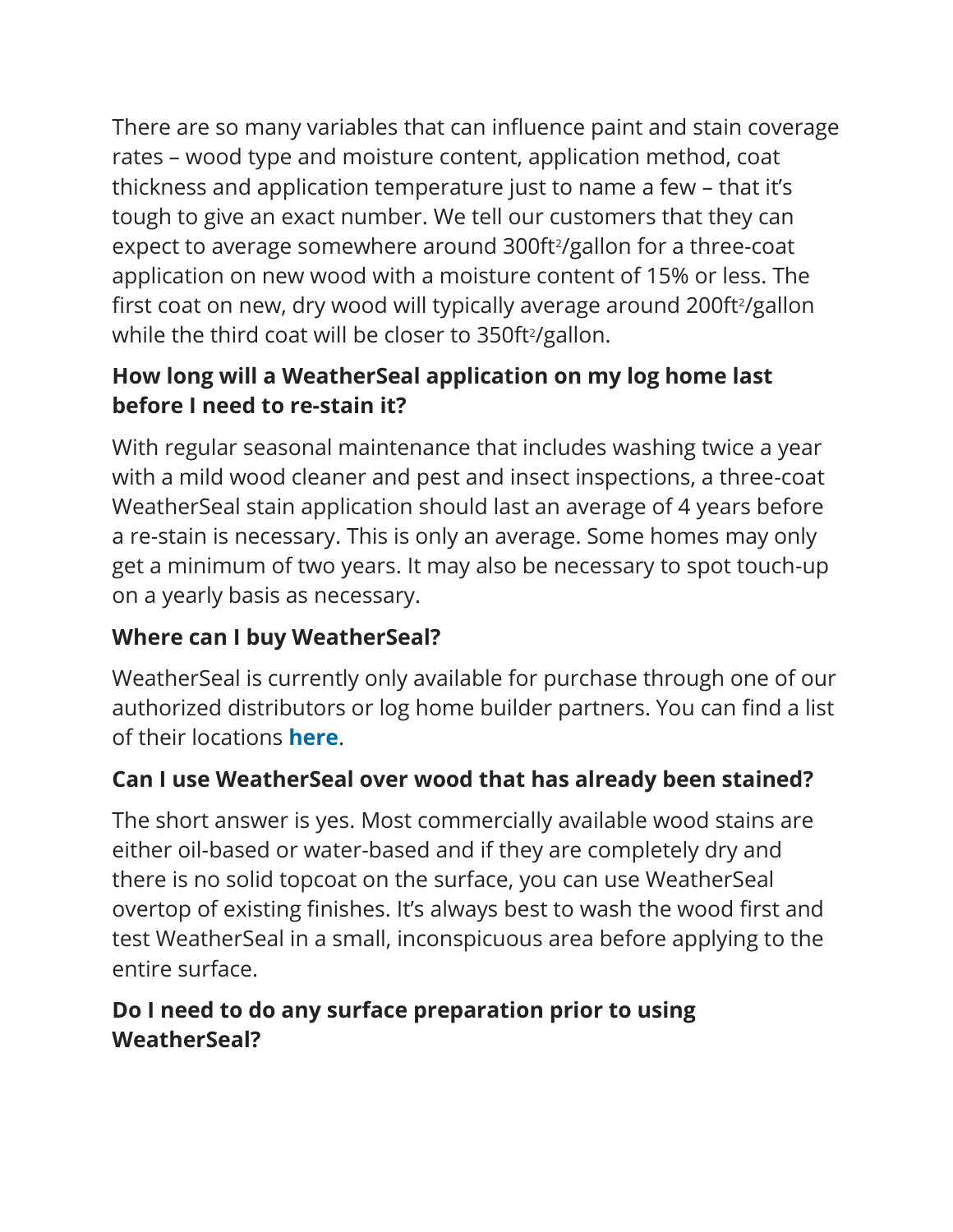All new wood construction should be allowed to "season" for a period of at least 6 months before applying any surface finish. It's best to allow a full year on a new log home construction prior to staining. Before applying WeatherSeal make sure that the surface is clean, dry, and free of surface contaminants. If you want to make sure the surface is nice and clean use Continental **WoodScrub(link to WoodScrub product page)** wood surface cleaner.

# **Is WeatherSeal compatible with other log home products like chinking, sealants, bug repellants, preservatives?**

There are so many great products out there on the market today that you can use on your log home with new ones seeming to come out every day. We haven't tested every single product to make sure that they work with Continental's WeatherSeal stain, so if you have any questions about product compatibility please give your Continental Products distributor a call.

# **Why is WeatherSeal so thick?**

WeatherSeal was developed back in the early 1980s specifically for use on log homes with chinking. The extra-thick, "no-drip" formula is designed so that it won't run over the beautiful chinking that you've taken so much time to put on your home. It also won't run or drip down your arms or paintbrush when you're working overhead, and this means less mess and, more importantly, less wasted wood stain.

# **Can I use a sprayer to apply WeatherSeal?**

Spray away! You can spray-apply WeatherSeal with a spraying system (a commercial-grade airless sprayer with a 0.015 – 0.017 tip is recommended) but it must first be diluted with mineral spirits to thin it out. We recommend starting with 4oz of mineral spirits per gallon of WeatherSeal and slowing adding more as needed. Don't add too much, though, because once it's in there you won't be able to get it back out! We also recommend that you back-brush any spray-applied application to prevent a splotchy, uneven appearance and minimize lap marks.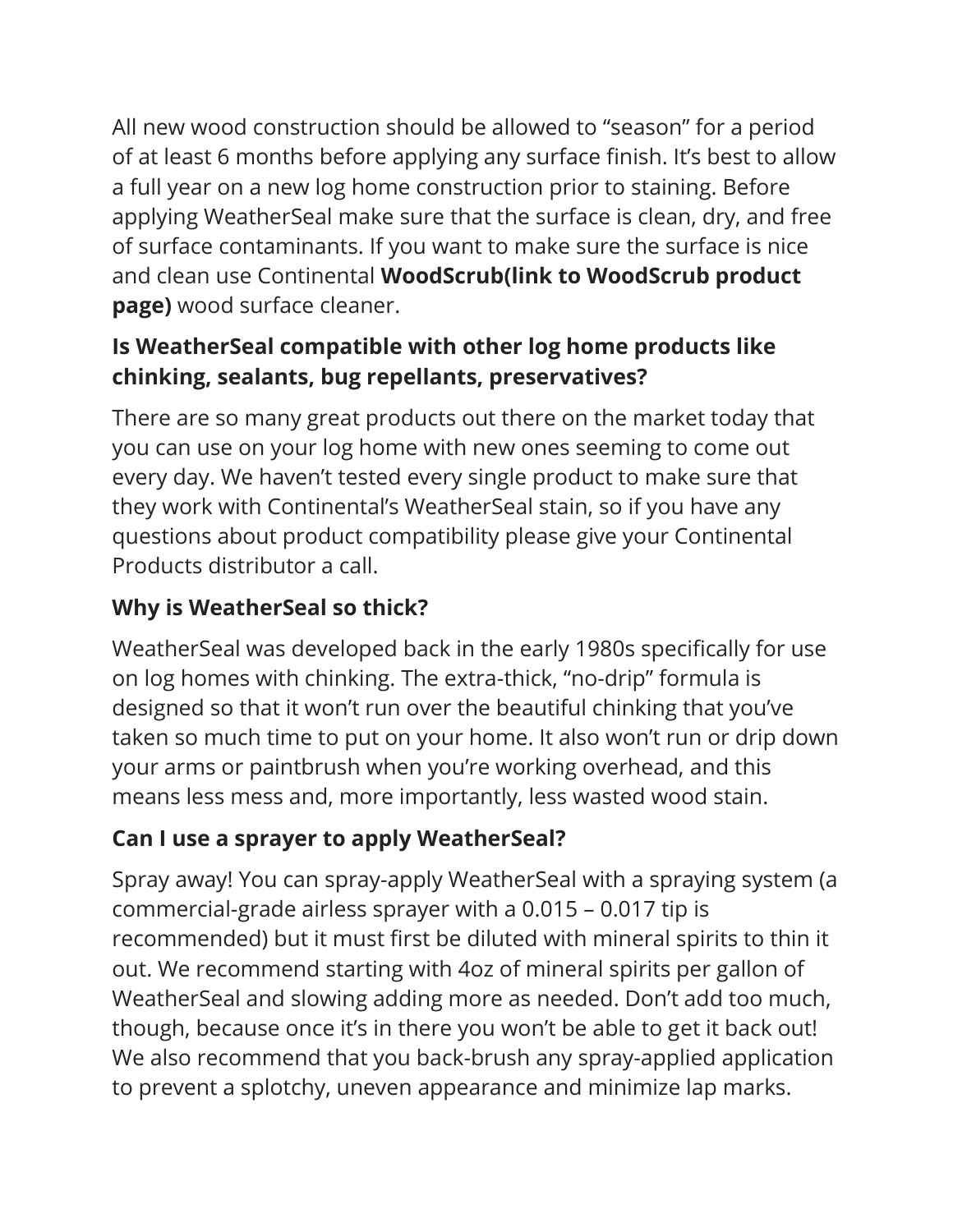## **What's the best application method for WeatherSeal?**

WeatherSeal is best applied with a high-quality, synthetic bristle brush and good, old fashioned elbow grease. Brushing will spread out WeatherSeal more evenly, impart better penetration into the wood surface and insure a tighter bond to the wood surface. Be forewarned, because WeatherSeal contains water, the bristles in a natural bristle brush will become waterlogged and lose their ability to properly hold and spread WeatherSeal evenly.

## **Will WeatherSeal fade over time?**

Maybe. Colors may fade for a few reasons, chief among them ultraviolet light exposure and general weathering and erosion. WeatherSeal does contain UV stabilized pigments that will resist fading for many years, but eventually, Mother Nature will have her way. While fading can't be stopped entirely, you can limit it with regular cleaning and maintenance as well as yearly touch-ups in spots more prone to direct sun and weather exposure.

#### **Are there any additives in WeatherSeal that will discourage pest and insect infestation?**

WeatherSeal does not contain any specific additives that will keep bugs and pests away from the wood. There are several aftermarket products available that make claims about keeping insects at bay, but we stay away from making false promises. WeatherSeal does contain borates for their preservative effects, and some have noted that bugs don't like borates.

# **How long has WeatherSeal been on the market?**

WeatherSeal was first introduced into the log homes market in 1983.

#### **Where is WeatherSeal made?**

WeatherSeal is manufactured in Euclid, Ohio at the Continental Products plant.

# **Can I use WeatherSeal on my deck?**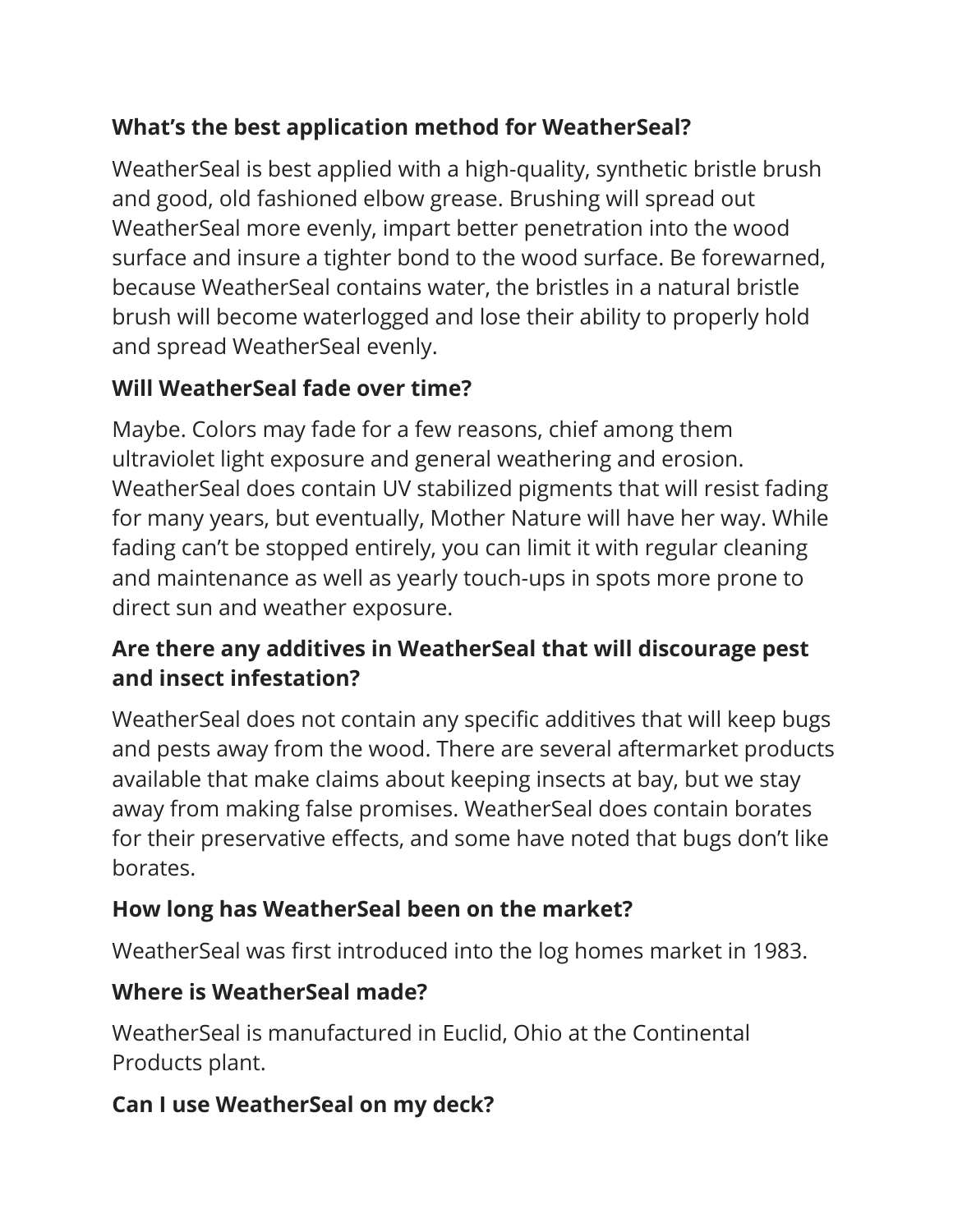WeatherSeal exterior stain may be used on just about anything that's made from wood, including decks. While WeatherSeal doesn't have the enhanced abrasion resistance you might find in a product that's specifically designed for use on surfaces that may experience foot traffic or other regular wear, it will perform well under typical conditions. It may be necessary to touch up spots every year or so, depending upon wear patterns.

#### **Can I use WeatherSeal on my fence?**

Yes, WeatherSeal is perfect for use on wood fences.

# **Can WeatherSeal be used on pressure-treated wood?**

Yes, WeatherSeal may be used on pressure-treated wood if it is dry to the touch and has been allowed to "season" for at least three months prior to staining. Ideally, with pressure-treated wood, a two-season application approach will yield the best results. This means waiting three months after construction, applying a single coat, and then waiting until the following season to apply two more coats. It is not recommended that more than one coat be applied on newconstruction with pressure-treated wood.

# **What types of wood can WeatherSeal be used on?**

With the exception of wood surfaces that may come into contact with food (cutting boards, butcher block countertops) WeatherSeal can be used on just about any type of wood surface. Just keep in mind that stain absorption and coverage rates, final color, and overall stain durability will all be influenced by the type of wood used.

# **Do I need to apply a clear coat on top of WeatherSeal?**

We never recommend that any solid clear coats of any kind be applied over wood stains, especially on log homes. Solid coatings prevent the wood's natural expansion and contraction as it ages and are prone to cracking, chipping and peeling, all which look pretty bad and allow for water to get in and start molding things up. Another downside to solid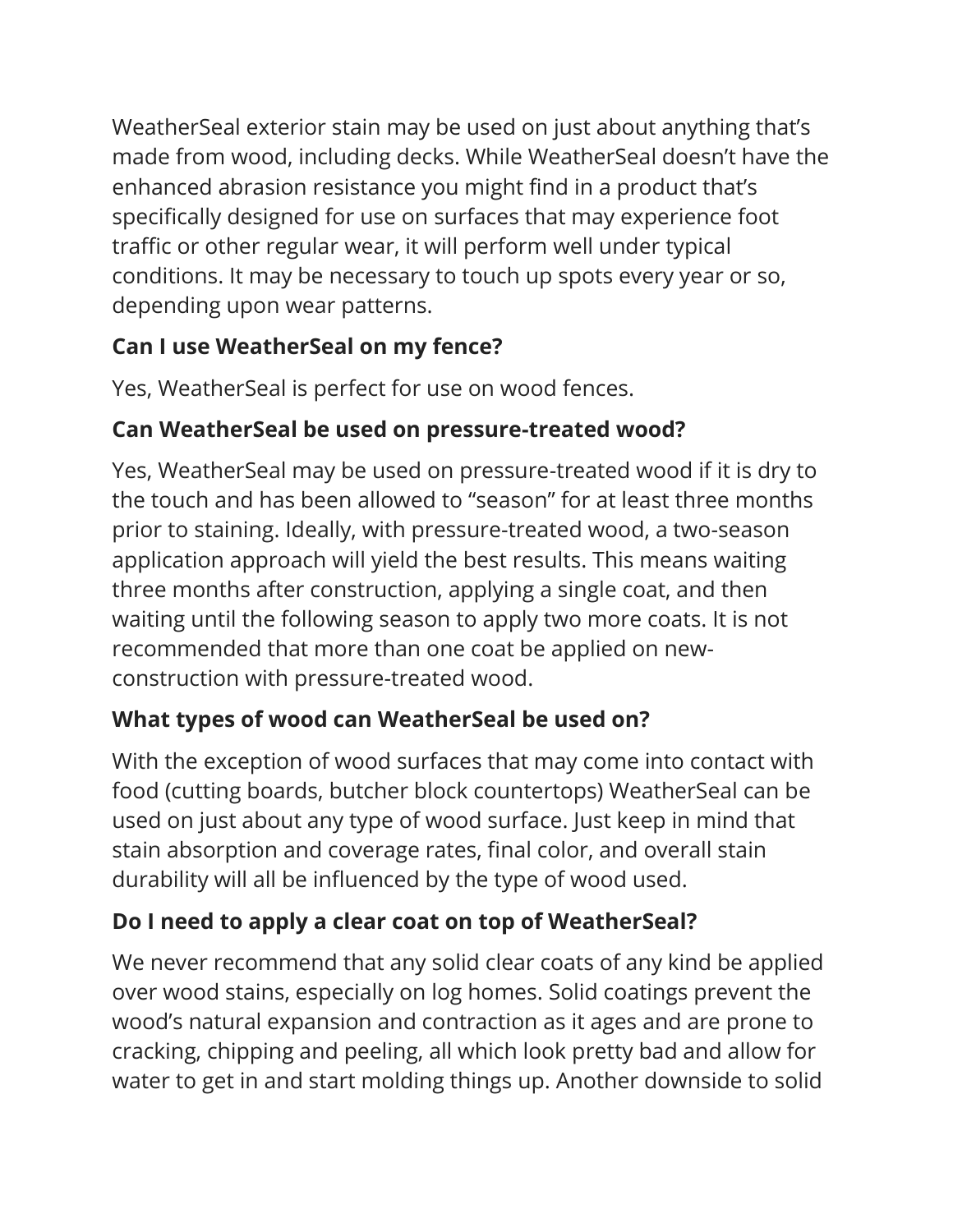coatings is that they must be removed before you can re-stain and this is both time-consuming and expensive. WeatherSeal is a stain and sealant in one, so there's no need for any type of top-coat.

## **What are the ingredients of WeatherSeal?**

WeatherSeal's formulation is a trade secret, so we can't exactly tell you that. Suffice it to say that WeatherSeal's unique oil and water hybrid technology contains a proprietary blend of natural oils, resins and wood conditioners hand-selected by wood finishers, chemists and other really geeky lab-type people with oodles of experience to beautify and protect wood by penetrating deep into the fibers.

# **How do I clean up WeatherSeal?**

WeatherSeal can be cleaned up with mineral spirits or similar solvent.

# **What is the shelf-life of a can of WeatherSeal?**

If stored in the original, unopened container in a temperaturecontrolled environment, WeatherSeal has a shelf-life of three years from the date of manufacture. Opened containers should be used within one year. WeatherSeal that is older than 5 years should be disposed of properly.

# **Is WeatherSeal freeze/thaw stable?**

It's really best to make sure that WeatherSeal doesn't freeze, but if you suspect that it has been frozen, allow it to come up to room temperature slowly before remixing and testing on a small patch of wood. When in doubt, toss it out. Properly, of course.

#### **I just opened my can of WeatherSeal and noticed that there's a solid "skin" overtop of the stain. Is something wrong with it?**

Nope, this is totally normal, and chances are very good that your WeatherSeal is just fine. Sometimes, when the lid of the WeatherSeal can or pail isn't completely sealed, some air can get in from the outside world. This air reacts with the WeatherSeal chemistry and begins to "cure" the product, resulting in a thin, solid layer that covers the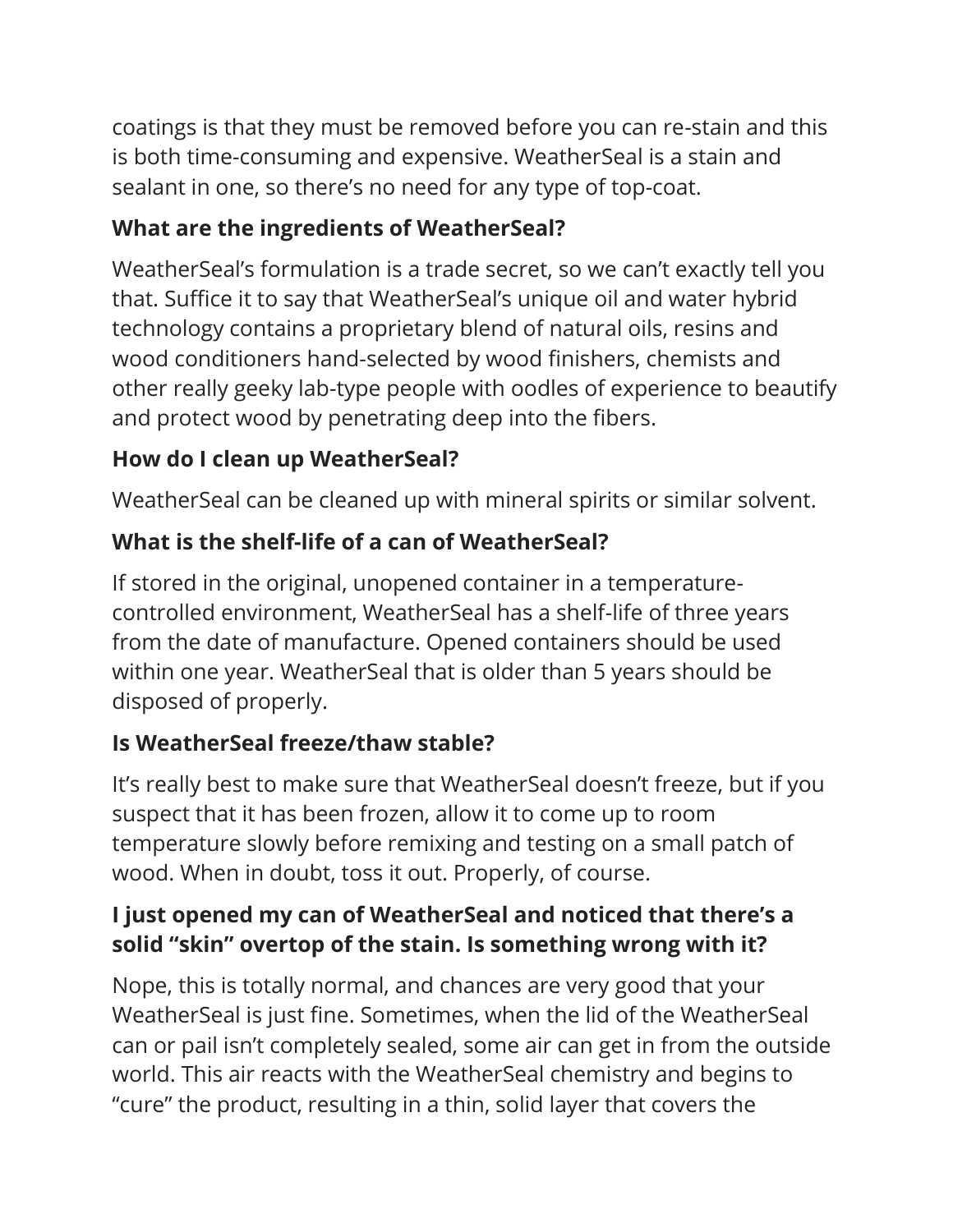exposed top of the stain. This skin acts as sort of an air barrier, preventing further product exposure, so once it forms its best to leave it in place until you plan to use the WeatherSeal.

Speaking of which, make sure you remove this solid layer by carefully trimming around the edge with a putty knife or screw driver and lifting it off the surface. Whatever you do, DON'T MIX IN THE SOLID FILM. Sorry for yelling, but seriously, if you mix it in it will not dissolve and you will ruin your stain. Things will get even worse if you then try to run it through a sprayer. Ugh.

## **What type of brush should I use with WeatherSeal?**

Always use a synthetic-bristle brush whenever you're applying WeatherSeal. If you use a natural-bristle brush the water in the WeatherSeal formula will cause the bristles to swell and distort leading to loss of stain-holding ability and a less-than-desirable uneven, splotchy surface finish.

## **What's the best time of year to stain with WeatherSeal?**

The best time of year will vary based upon where you happen to be located. Some homeowners will choose to do their staining in the spring and some in early fall. The choice is yours, it's just best to make sure that you've got at least a 24-hour window where you aren't expecting any precipitation so that your WeatherSeal has plenty of time to dry.

# **What are the ideal weather conditions for staining?**

WeatherSeal tends to like the same environmental conditions that you do. Goldilocks conditions – just right. Be aware that colder, damper weather will increase the drying time of the stain while warmer, drier conditions will have the opposite effect. Ideally, WeatherSeal likes to be applied when the ambient and surface temperatures have had a chance to reach about 75ºF and when the relative humidity is around 40-60%.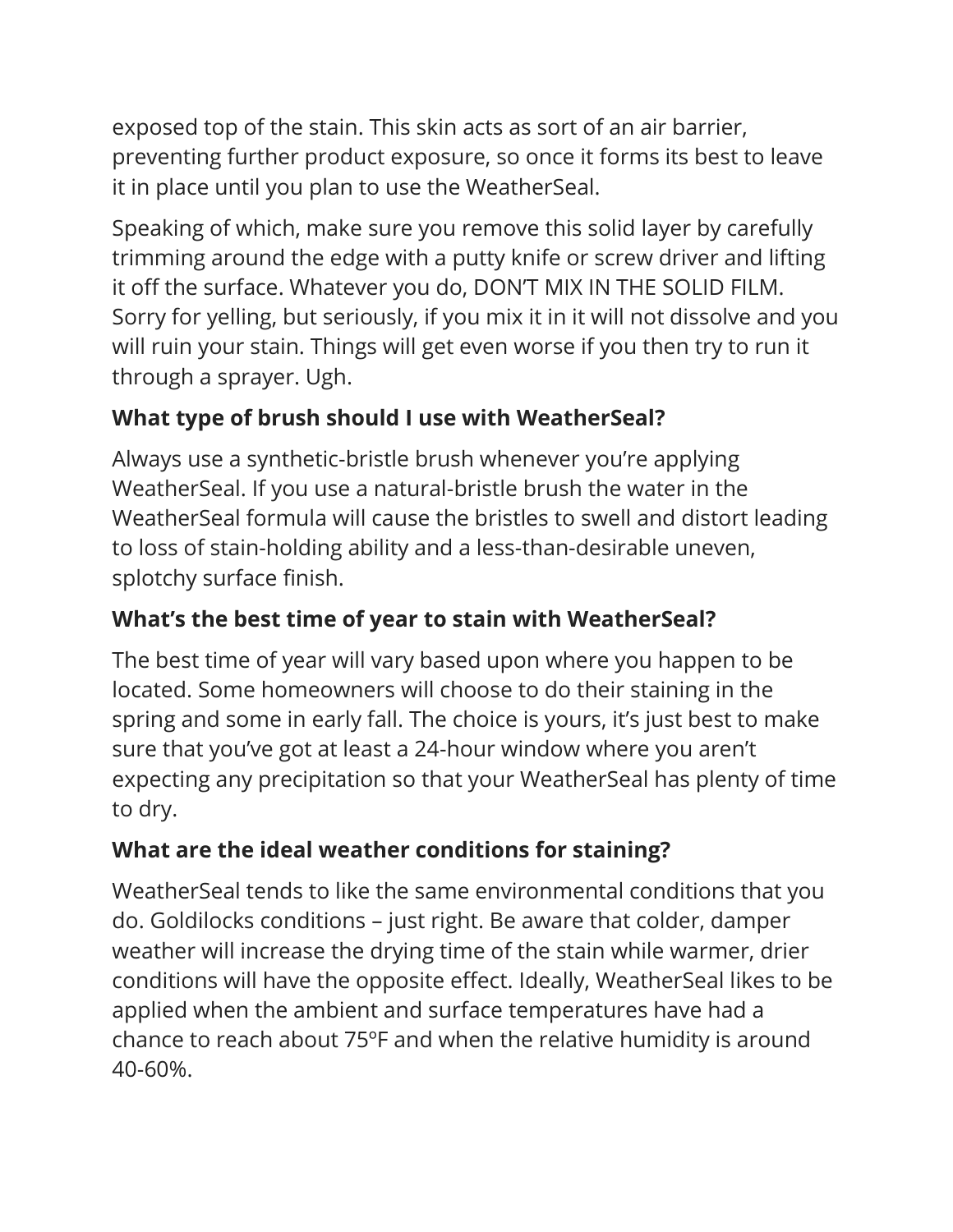#### **Water isn't beading on my log home/fence/deck does this mean that WeatherSeal isn't working?**

Don't worry, your WeatherSeal is working just fine. It may look cool, but just because you don't see water beading up on the surface doesn't mean that your stain has stopped working. Depending upon the porosity and density of the wood and how many coats of stain you've applied, water beading may only be a temporary condition that slowly fades over time. WeatherSeal will continue to do its job long after any beading water has gone.

## **Do I need to back-brush after spraying WeatherSeal?**

If you want your WeatherSeal finish to look its best you do. Backbrushing after spraying WeatherSeal is highly recommended. Sure, you don't have to do it, but if you don't you're probably going to be left with unsightly spray patterns and lap marks that'll give the surface a blotchy, uneven appearance. Take the time to back-brush your WeatherSeal, your hard work will be rewarded.

#### **How long should I wait after washing the wood surface before I can stain it?**

It's always recommended that you wait at least 24 hours after washing the surface of wood that you plan to stain to make sure it's had plenty of time to dry out. Applying WeatherSeal over damp or wet wood can result in an uneven, blotchy appearance, blistering, and a shorter performance lifetime. Trust us, you don't want any of those things.

# **How long does it take for WeatherSeal to dry?**

We know that there's no such thing as an ideal situation, but if there was and the temperature was about 70ºF and the relative humidity was about 50% and the wood you wanted to stain was less than 15% moisture, a single coat of WeatherSeal would dry to the touch in about 12 hours. In this same ideal situation, a three-coat application of WeatherSeal will hard-cure in about 3 weeks.